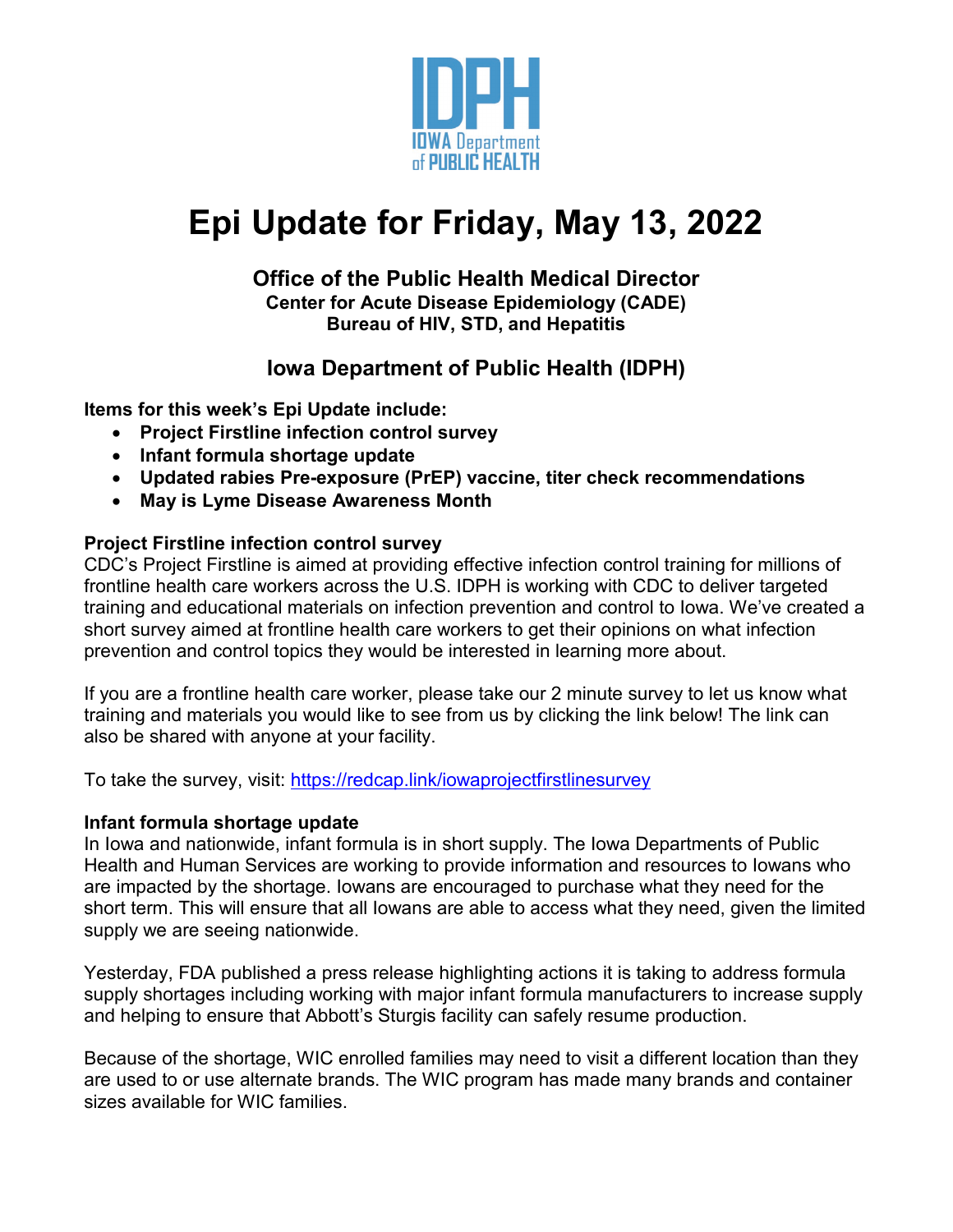Iowans are urged not to use homemade infant formula or other alternatives as they do not contain the vitamins and minerals that a growing infant requires.

WIC enrolled families who need assistance finding formula should contact their local WIC clinic or call 1-800-532-1579. Any Iowan seeking breastfeeding support can contact the WIC clinic in their community or contact their infant's health care provider.

To view the FDA press release, visit [www.fda.gov/news-events/press-announcements/fda](http://www.fda.gov/news-events/press-announcements/fda-takes-important-steps-improve-supply-infant-and-specialty-formula-products)[takes-important-steps-improve-supply-infant-and-specialty-formula-products.](http://www.fda.gov/news-events/press-announcements/fda-takes-important-steps-improve-supply-infant-and-specialty-formula-products)

For more information about the risks for homemade formula, visit [www.healthychildren.org/English/ages-stages/baby/formula-feeding/Pages/Is-Homemade-](http://www.healthychildren.org/English/ages-stages/baby/formula-feeding/Pages/Is-Homemade-Baby-Formula-Safe.aspx)[Baby-Formula-Safe.aspx.](http://www.healthychildren.org/English/ages-stages/baby/formula-feeding/Pages/Is-Homemade-Baby-Formula-Safe.aspx)

For a full list of local WIC clinics, visit [www.signupwic.com/.](http://www.signupwic.com/)

# **Updated rabies Pre-exposure (PrEP) vaccine, titer check recommendations**

CDC has released an MMWR highlighting changes to the rabies pre-exposure (PrEP) vaccine series and recommendations for titer checks by risk group. The changes result from discussions held by the ACIP Rabies Work Group.

Recommendations for rabies PrEP depend on the level of a person's risk for being exposed. The new guidelines define 5 risk groups, ranging from low risk for rabies exposure (i.e. the general public) to those at elevated risk for both recognized and unrecognized exposures. The need for PrEP and the frequency of periodic titer checks and booster doses vary based on risk level. Examples include veterinarians, animal control staff, laboratorians who work with rabies specimens, and select international travelers.

The new guidelines also increase the minimum acceptable rabies antibody titer from a range of 0.1 - 0.3 IU/mL to a higher value: 0.5 IU/mL. This titer is assumed to result in complete neutralization of rabies virus.

In addition, the rabies PrEP series has been shortened to a two dose series (days 0 and 7), replacing the three dose series (days 0, 7, and 21 or 28) previously recommended. Titer checks should still be performed following the series if administered to immunocompromised individuals. This change was made after reviewing studies demonstrating that a two dose PrEP series provided immunogenicity comparable to that of the 3-dose series.

*It is important to note that individuals who have received the rabies PrEP series still need to seek medical care to receive rabies post-exposure prophylaxis (PEP) following a recognized potential exposure.* 

To view the full MMWR, including full detail of all changes and risk levels, visit [www.cdc.gov/mmwr/volumes/71/wr/mm7118a2.htm.](http://www.cdc.gov/mmwr/volumes/71/wr/mm7118a2.htm)

SHL has also updated their rabies specimen submission guidance. For full details, visit [www.shl.uiowa.edu/kitsquotesforms/rabiescollectioninstructions.pdf.](http://www.shl.uiowa.edu/kitsquotesforms/rabiescollectioninstructions.pdf)